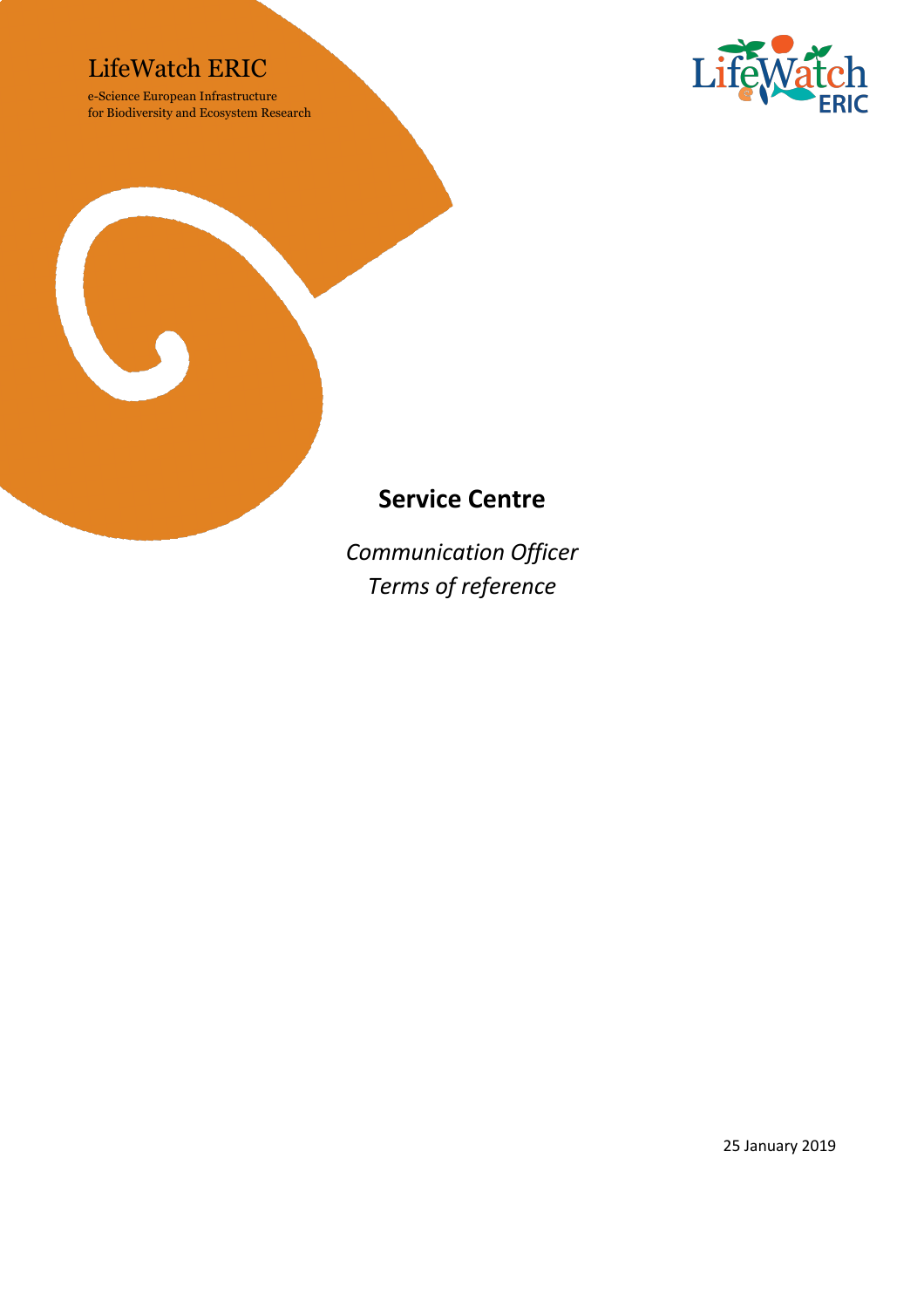# LifeWatch ERIC e-Science European Infrastructure

for Biodiversity and Ecosystem Research



### **Job description**

JOB TITLE: Communication Officer LOCATION: LifeWatch ERIC Service Centre premises in Lecce (Italy) Position: Full-time, Max. 24 months

#### **Main accountabilities**

- I. She/he will be working under the supervision of and directly report to the Interim Chief Communication Officer for the communication activities of LifeWatch ERIC, supporting the implementation of Communication Strategy and the outline of plans for projects and initiatives;
- II. She/he will be contributing to the institutional communication supporting the Chief Executive Officer in the communication of his/her activities for LifeWatch ERIC, producing articles and press releases, drafting statements and updating, if needed, social media accounts on his/her behalf, working under the supervision of the Chief Communication Officer;
- III. She/he will be managing and updating the website, social media and other digital accounts of LifeWatch ERIC, collecting and developing relevant contents for the different communication channels of LifeWatch National Nodes;
- IV. She/he will be writing and sending communications to members, press, liaising with and monitoring national and international media, managing LifeWatch ERIC contacts' database and carrying out mailing campaigns and newsletter publication;
- V. She/he will be developing and implementing written and visual content for internal and external initiatives ensuring consistency with LifeWatch ERIC communication policy and visual identity;
- VI. She/he will be contributing to the organisation of scientific events and LifeWatch ERIC participation to exhibitions and major conferences, taking care of logistics and production of necessary materials, and relations with scientific media and specialised press;
- VII. She/he shall be supporting the LifeWatch ERIC and its National Nodes in communicating outputs in a coherent and effective manner to various stakeholders;
- VIII. She/he will be supporting the Interim Chief Communication Officer and Administration in the definition and monitor of communication budget, its relevant contracts and productions.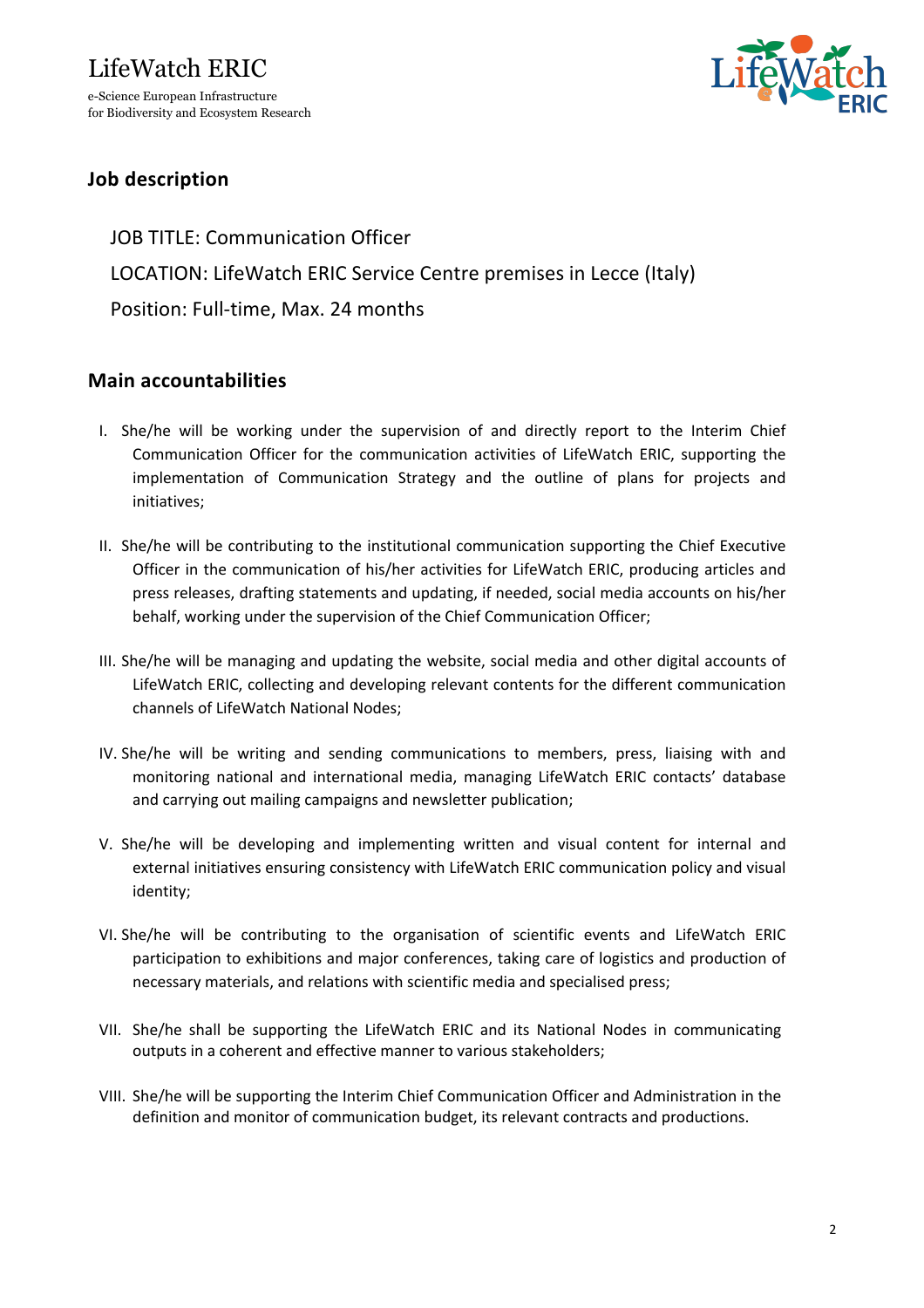

#### **The ideal candidate should meet the following requirements**

- Have a higher university degree or equivalent qualifications in Communication Sciences, Journalism, Marketing and Public Relations
- 4-5 years of accredited professional experience as communication officer at the European level in research infrastructures, universities, agencies, European institutions and international organisations, on international projects and initiatives
- Accredited professional experience in communication of science, in particular in the area of biodiversity and ecosystem research and bioinformatics
- Experience as web editor and with website Content Management Systems, in particular LifeRay, newsletter editor and social media manager
- Experience in liaising with media, drafting press releases and official statements
- Excellence in writing and editing, as well as spoken fluency in English (C1 level). Skills in other European working languages are beneficial
- Advanced knowledge of Adobe Creative Suite (Illustrator, Photoshop, InDesign) and MS Office (Word, Excel, Power Point)
- Proven organisation and communicative skills, keen in working in team and under tight deadlines, and international environment and multi language contexts
- Be available to travel abroad for the specific working needs of this position.

#### **The vacancy is subject to the following procedure**

- A short covering letter and Curriculum Vitae\* (EUROPASS format, 4 pages at the most) should be submitted to the Interim Chief Communication Officer (sara.montinaro@lifewatch.eu) and in cc to Service Centre Interim Director (alberto.basset@lifewatch.eu) by **February 23rd, 2019.** Please write "**SC Communication Officer Candidature**" in the mail subject;
- Shortlisted candidates will be contacted directly by the LifeWatch ERIC Interim Chief Communication Officer;
- Candidates may be called for an interview with the LifeWatch ERIC Interim Chief Communication Officer and Interim Service Centre Director;